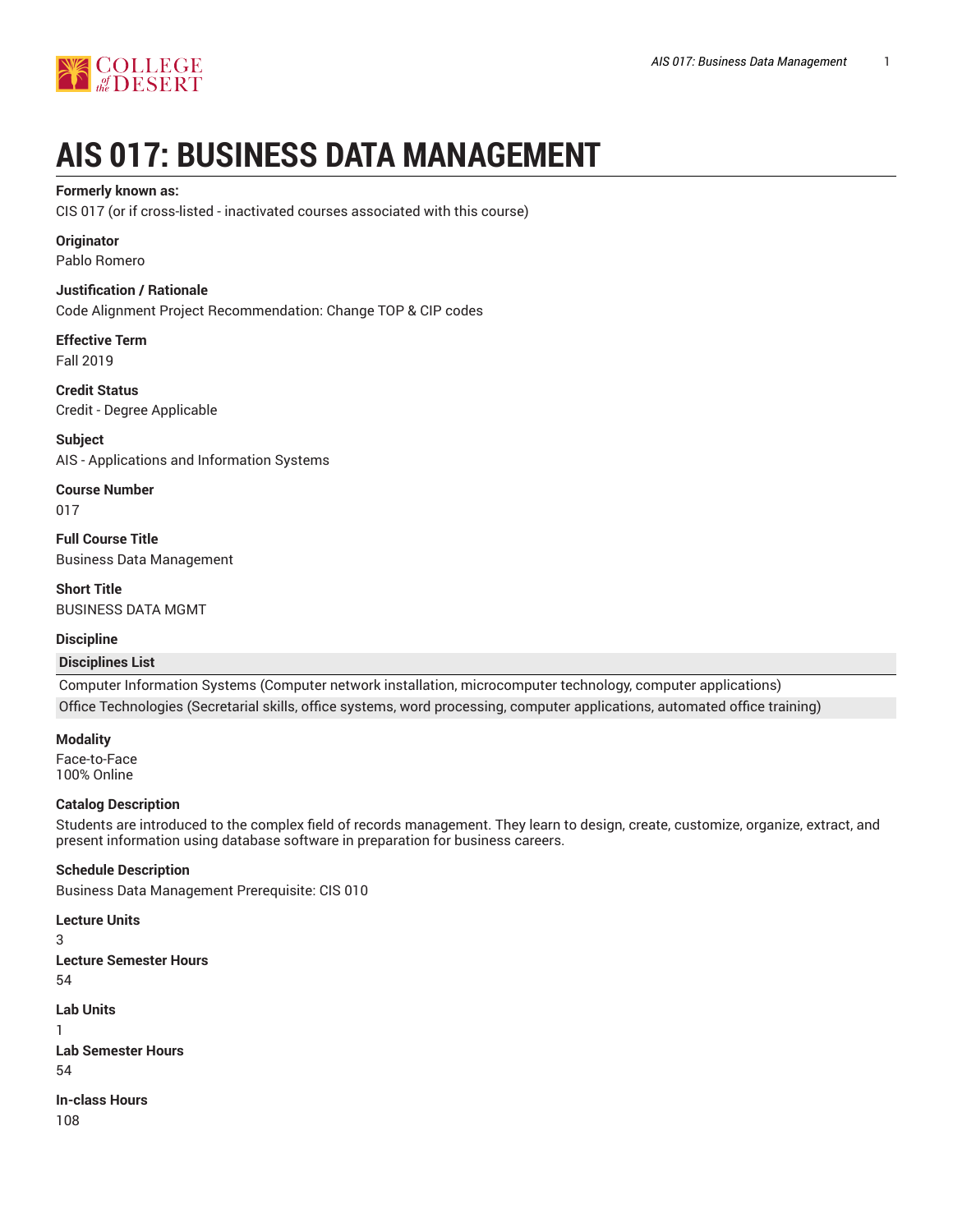

**Out-of-class Hours** 108

**Total Course Units** 4 **Total Semester Hours** 216

**Prerequisite Course(s)** CIS 010

# **Required Text and Other Instructional Materials**

**Resource Type** Book

**Author**

Dawit Kassa

**Title**

Document Control: Life cycle and Governance Challenge

**Edition** 2016/e

**Publisher**

Create Spaces Independent

**Year** 2016

**College Level** Yes

**ISBN #** 9781519760456

**Resource Type**

Book

**Author** Arma International

**Title**

Establishing Alphabetic Numeric and Subject Filing Systems

**Edition**

2009/e

**Publisher** Arma International

**Year** 2009

**College Level** Yes

**ISBN #** 9781931786249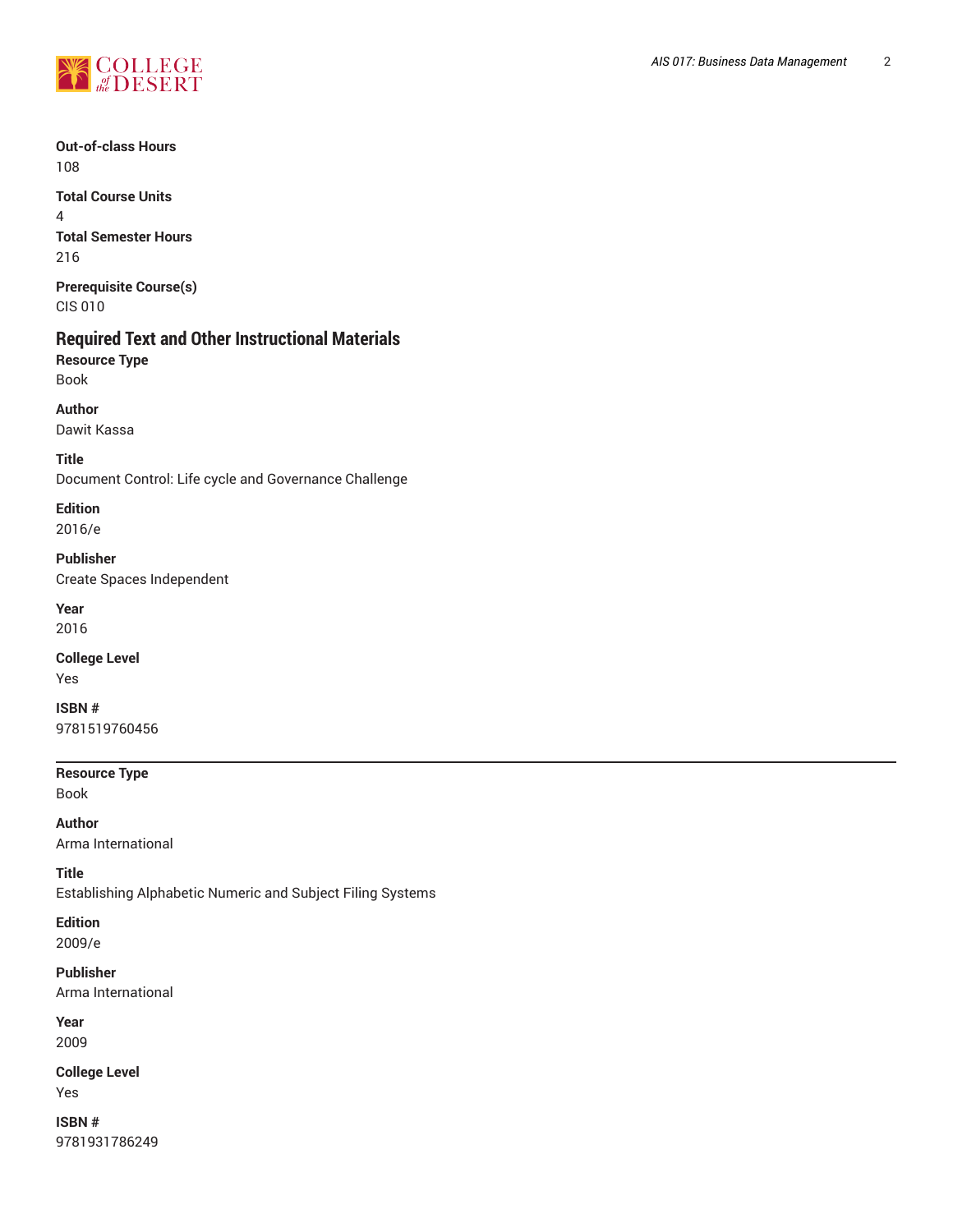

## **For Text greater than five years old, list rationale:**

Establishing Alphabetic Numeric and Subject Filing Systems is a book that describes the concept behind a functioning database. This concepts has not changed, however the software to perform those concepts have, but the software is not covered in this book.

#### **Class Size Maximum**

32

## **Entrance Skills**

File management, multi table data base, web development and ecommerce

## **Prerequisite Course Objectives**

CIS 010-Critical Thinking:

CIS 010-Students must understand what they want to accomplish, what logical steps are required to accomplish the objective, and how to submit instructions to the computer to achieve the required objective.

CIS 010-Computer Concepts:

CIS 010-Compare and contrast the basic categories of system software and application software.

CIS 010-Explain the basic concepts and understand the uses of various categories of productivity software, including word processing, electronic spreadsheets and database management.

CIS 010-Application software proficiency:

CIS 010-Demonstrate skills in disk and file management.

CIS 010-Demonstrate ability to design, create, and query a multi-table electronic database.

CIS 010-Discuss the importance of electronic data bases and web development to e-commerce.

## **Course Content**

- 1. Records Management
	- a. Standardized ARMA (Association of Records Managers and Administrators) Indexing Rules 1 10
	- b. Alphabetic Records Management
	- c. Subject Records Management
	- d. Geographic Records Management
	- e. Introduction to Electronic File Management
	- f. Records and Information Management Programs
- 2. Introducing electronic database concepts, terms, and definitions
	- a. Fields, Records, Files
	- b. Data, Information, Forms, Reports
- 3. Building a database
	- a. Design a normalized database
	- b. Create, open, and save a database
	- c. Enter and retrieve data
	- d. Reviewing stored data
	- e. Edit information in a file adding and deleting records
- 4. Searching a database
	- a. Using the Query and Display options
- 5. Organizing a database
	- a. Using the Sort option
	- b. Using the Index option
	- c. Copy and store database files
- 6. Creating and printing formatted reports
	- a. Create and modify a report format
	- b. Create and modify labels
- 7. Designing custom screen displays
	- a. Create and edit a custom screen form
	- b. Adding fields
	- c. Developing templates
	- d. Using the screen form
- 8. Managing systems files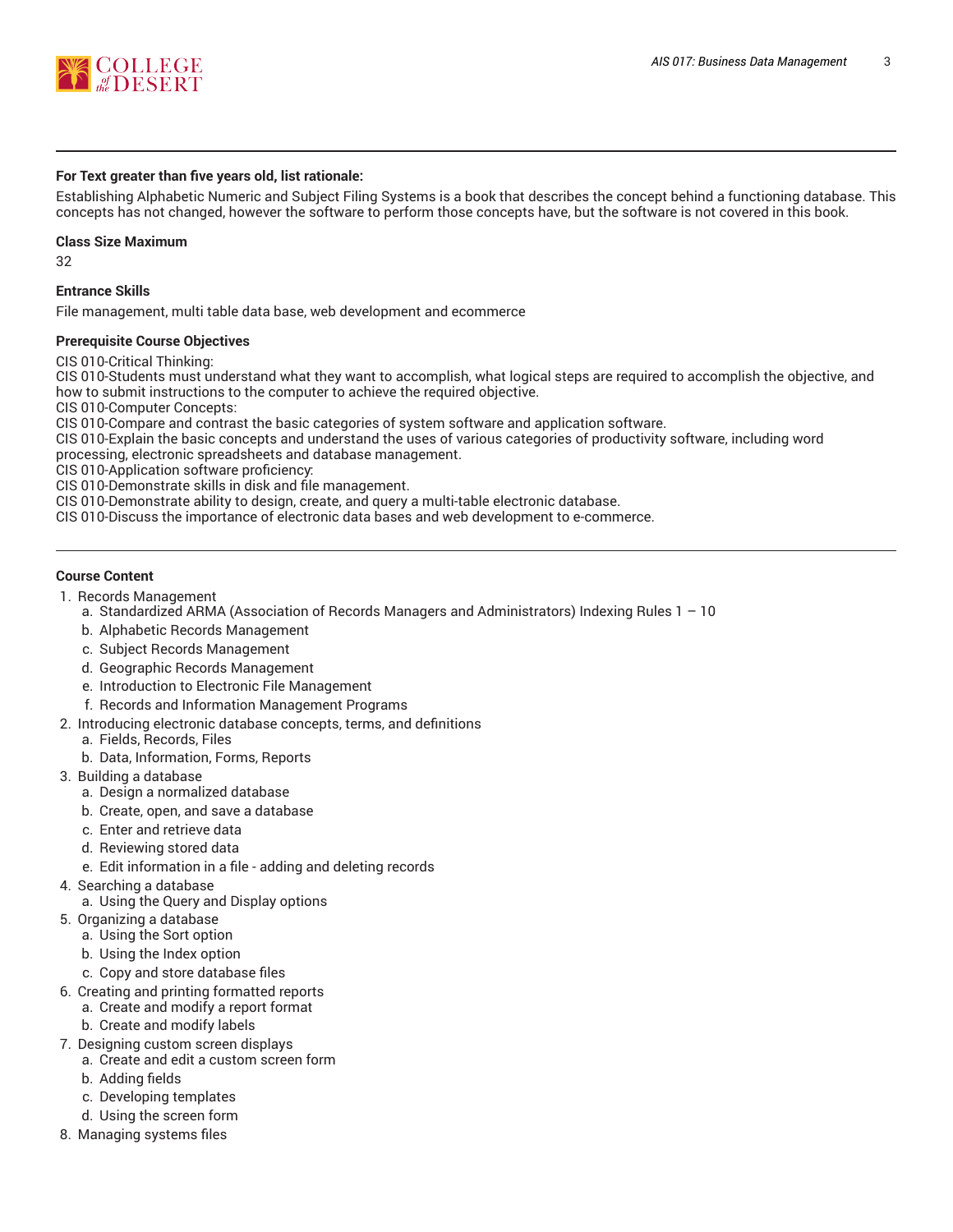

- a. Import and export database files
- b. Translate database files to and from other applications

# **Lab Content**

Practical business applications demonstrating:

- 1. Building a database
	- a. Design a normalized database
	- b. Create, open, and save a database
	- c. Enter and retrieve data
	- d. Reviewing stored data
	- e. Edit information in a file adding and deleting records
- 2. Searching a database
	- a. Using the Query and Display options
- 3. Organizing a database
	- a. Using the Sort option
	- b. Using the Index option
- c. Copy and store database files
- 4. Creating and printing formatted reports a. Create and modify a report format
	- b. Create and modify labels
- 5. Designing custom screen displays
	- a. Create and edit a custom screen form
	- b. Adding fields
	- c. Developing templates
	- d. Using the screen form
- 6. Managing systems files
	- a. Import and export database files
	- b. Translate database files to and from other applications

## **Course Objectives**

|             | <b>Objectives</b>                                                                                          |
|-------------|------------------------------------------------------------------------------------------------------------|
| Objective 1 | Define and describe basic database concepts.                                                               |
| Objective 2 | Apply simple mathematical concepts to database functions such as query, list, and display, to select data. |
| Objective 3 | Create and edit a database file and use the sort and index features to manage the information.             |
| Objective 4 | Create and use input screens, formatted output reports, and labels.                                        |
| Objective 5 | Import, export and translate database files to and from other applications.                                |
| Objective 6 | Create, maintain, and dispose of proprietary information                                                   |
| Objective 7 | Identify different records media in the workplace                                                          |
| Objective 8 | Identify ARMA (Association of Records Managers and Administrators) filing rules                            |
| Objective 9 | Apply alphabetic indexing rules to computer applications software                                          |

## **Student Learning Outcomes**

|           | Upon satisfactory completion of this course, students will be able to:                 |
|-----------|----------------------------------------------------------------------------------------|
| Outcome 1 | Analyze and plan a database including design, conceptualization processes and methods. |
| Outcome 2 | Apply methods of filing and electronic records management                              |
| Outcome 3 | Create and revise a database structure.                                                |

## **Methods of Instruction**

| <b>Method</b>                      | Please provide a description or examples of how each instructional<br>method will be used in this course. |
|------------------------------------|-----------------------------------------------------------------------------------------------------------|
| Discussion                         | In class discussion and/or online Canvas discussions                                                      |
| Demonstration, Repetition/Practice | Practice using different computer features according to the class<br>content                              |
| Technology-based instruction       | Use of hardware and software according to objectives                                                      |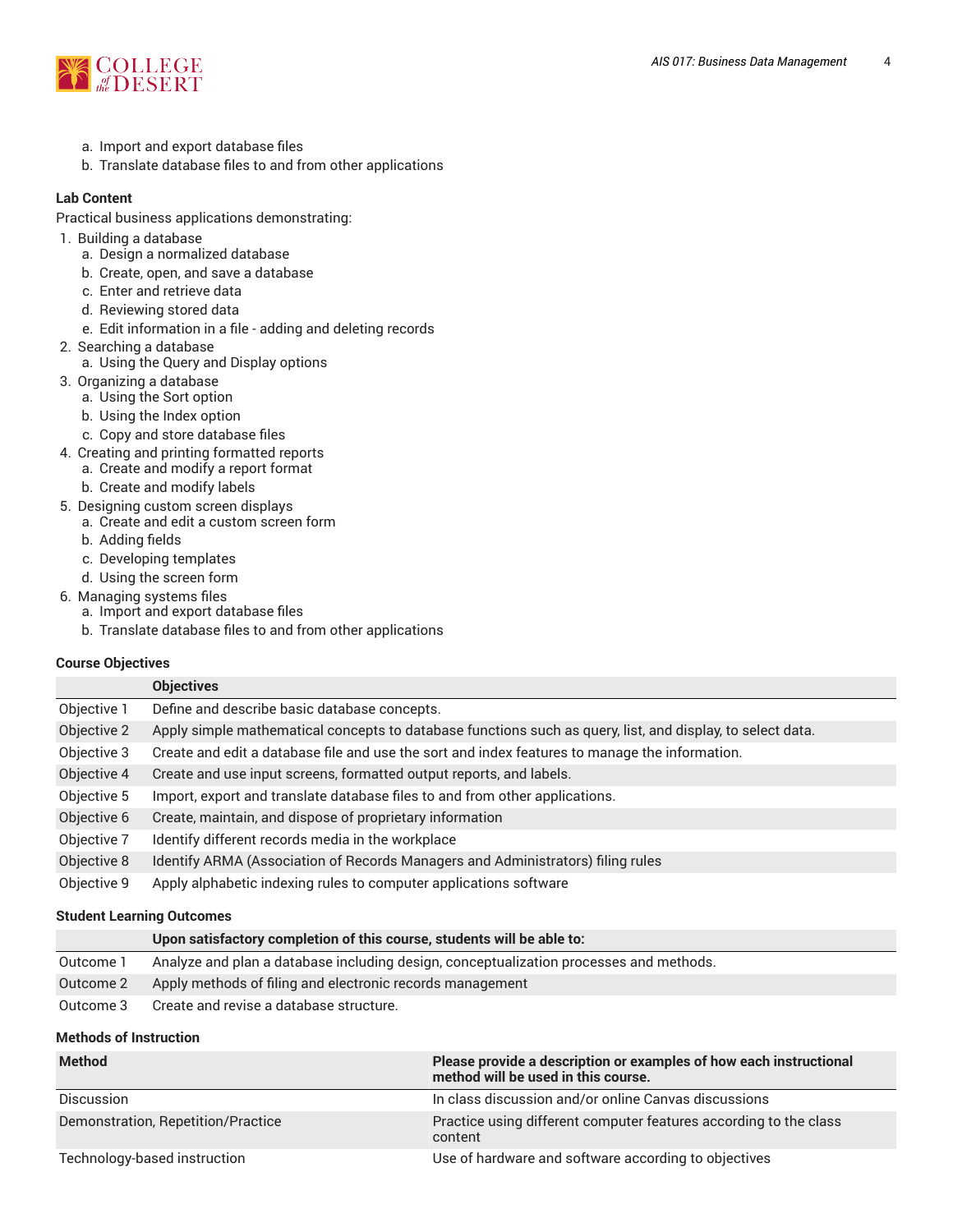

| Lecture                      | Presentation of topic in content                                                                                                                 |                           |  |
|------------------------------|--------------------------------------------------------------------------------------------------------------------------------------------------|---------------------------|--|
| Other (Specify)              | Reading assignments Simulation filing drills Drills and quizzes Practical<br>demonstration of Microsoft Access database design, build, and query |                           |  |
| <b>Methods of Evaluation</b> |                                                                                                                                                  |                           |  |
| <b>Method</b>                | Please provide a description or examples of how<br>each evaluation method will be used in this course.                                           | <b>Type of Assignment</b> |  |
| Written homework             | Short essays showing ability to relate Records<br>Management concepts to business situations.                                                    | In and Out of Class       |  |
| Laboratory projects          | Design, create, query, and manage database                                                                                                       | In and Out of Class       |  |

projects.

## **Assignments**

## **Other In-class Assignments**

- 1. Group projects
- 2. Demonstrations and simulations
- 3. Quizzes
- 4. Capstone project.

#### **Other Out-of-class Assignments**

- 1. Creation and use of Data base projects.
- 2. Textbook readings
- 3. Homework simulations
- 4. Essays

#### **Grade Methods**

Letter Grade Only

# **Distance Education Checklist**

# **Instructional Materials and Resources**

# **Effective Student/Faculty Contact**

Which of the following methods of regular, timely, and effective student/faculty contact will be used in this course?

## **Within Course Management System:**

Timely feedback and return of student work as specified in the syllabus Discussion forums with substantive instructor participation Chat room/instant messaging Regular virtual office hours Private messages Online quizzes and examinations Weekly announcements

#### **External to Course Management System:**

Direct e-mail Posted audio/video (including YouTube, 3cmediasolutions, etc.)

#### Briefly discuss how the selected strategies above will be used to maintain Regular Effective Contact in the course.

This class if online is being taught via Canvas. Instructors will use asynchronous text and video messages to interact with the students. Also, discussions boards, constant announcements will be used. Zoom virtual office hours with screen sharing and interaction capabilities will be available.

#### **If interacting with students outside the LMS, explain how additional interactions with students outside the LMS will enhance student learning.**

Canvas is used for external interaction as well.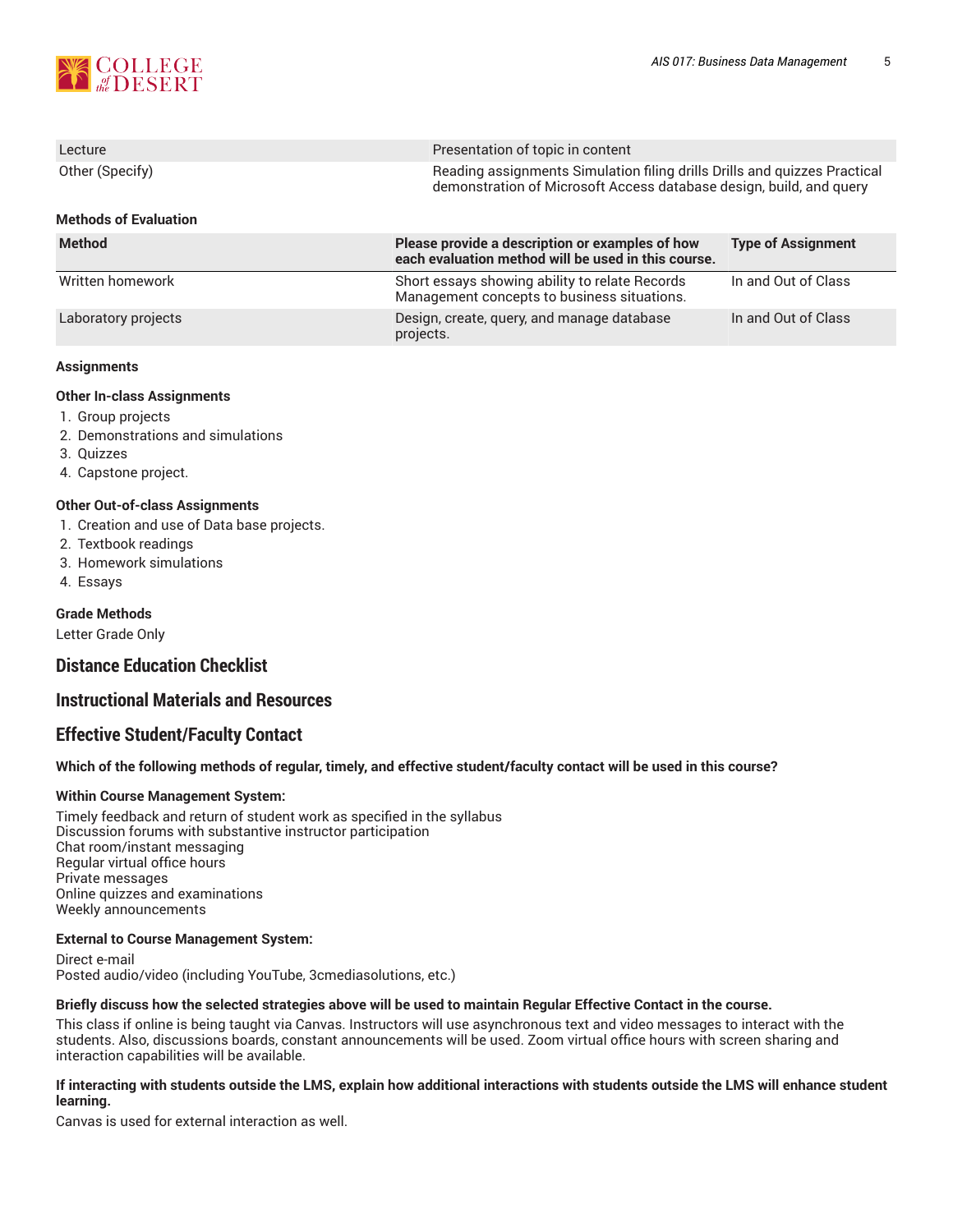# **EN COLLEGE**

# **Online Course Enrollment**

**Maximum enrollment for online sections of this course** 32

# **Other Information**

# **MIS Course Data**

**CIP Code** 52.0401 - Administrative Assistant and Secretarial Science, General.

**TOP Code** 051400 - Office Technology/Office Computer Applications

**SAM Code** C - Clearly Occupational

**Basic Skills Status** Not Basic Skills

**Prior College Level** Not applicable

**Cooperative Work Experience** Not a Coop Course

**Course Classification Status** Credit Course

**Approved Special Class** Not special class

**Noncredit Category** Not Applicable, Credit Course

**Funding Agency Category** Not Applicable

**Program Status** Program Applicable

**Transfer Status** Transferable to CSU only

**Allow Audit** Yes

**Repeatability** No

**Materials Fee** No

**Additional Fees?** No

# **Files Uploaded**

**Attach relevant documents (example: Advisory Committee or Department Minutes)** AIS 017\_CIS 017 ApprovalLetter.pdf